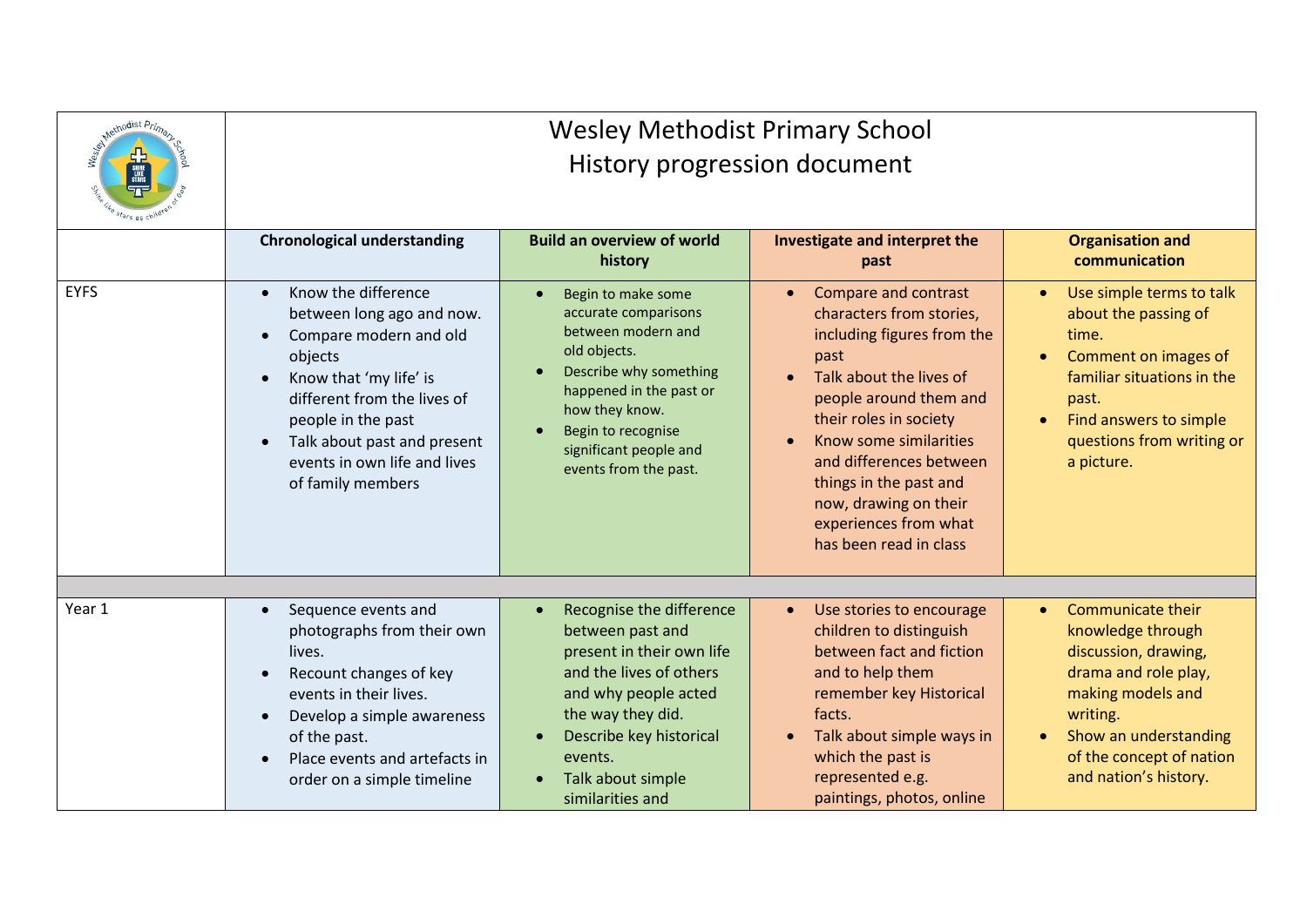|                   | Label time lines with words<br>or phrases such as : past,<br>present, older and newer.                                                                                                                                                                     | differences between life<br>at different times.<br>Describe significant<br>people or events from<br>the past.                                                                                                                    | sources, databases and<br>artefacts.<br>Find answers to simple<br>$\bullet$<br>questions about the past<br>from sources of<br>information e.g.<br>artefacts.<br>Ask and answer simple<br>$\bullet$<br><b>Historical questions such</b><br>as: What was it like for<br>people? What happened?<br>How long ago?                                                                                                                                                                                           | Use simple terms to talk<br>$\bullet$<br>about the passing of<br>time; using appropriate<br>vocabulary<br>Then, now, after, before, a long<br>time ago, recently, when my<br>parents/carers were children<br>before I was born.                                                                                                                                                                                                                                                                                            |
|-------------------|------------------------------------------------------------------------------------------------------------------------------------------------------------------------------------------------------------------------------------------------------------|----------------------------------------------------------------------------------------------------------------------------------------------------------------------------------------------------------------------------------|---------------------------------------------------------------------------------------------------------------------------------------------------------------------------------------------------------------------------------------------------------------------------------------------------------------------------------------------------------------------------------------------------------------------------------------------------------------------------------------------------------|----------------------------------------------------------------------------------------------------------------------------------------------------------------------------------------------------------------------------------------------------------------------------------------------------------------------------------------------------------------------------------------------------------------------------------------------------------------------------------------------------------------------------|
| Year <sub>2</sub> | Sequence artefacts from<br>similar time periods<br>Describe memories of key<br>events in lives.<br>Place events on a simple<br>timeline identifying key<br>dates.<br>Label time lines with words<br>or phrases such as: past,<br>present, older and newer. | Recognise why people<br>did things, why events<br>happened and what<br>happened as a result.<br><b>Talk about similarities</b><br>and differences between<br>ways of life in different<br>periods.<br>Describe historical events | Compare pictures or<br>$\bullet$<br>photographs of people or<br>events in the past.<br>Identify ways that the<br>past is represented e.g.<br>photos, databases, online<br>sources, paintings,<br>accounts, stories.<br>Use stories to encourage<br>children to distinguish<br>between fact and fiction<br>and to help them<br>remember key Historical<br>facts.<br>Handle sources and<br>$\bullet$<br>evidence to ask and<br>answer questions about<br>the past on the basis of<br>simple observations. | <b>Communicate their</b><br>$\bullet$<br>knowledge through<br>discussion, drawing,<br>drama and role play,<br>making models and<br>writing.<br>Show an understanding<br>of the concept of nation<br>and nation's history.<br>Use simple terms to talk<br>about the passing of<br>time. using appropriate<br>vocabulary<br>Then, now, after, before, a<br>long time ago, recently, year,<br>decade, centuries when my<br>parents/carers were children<br>before I was born.<br>Show an understanding<br>of concepts such as |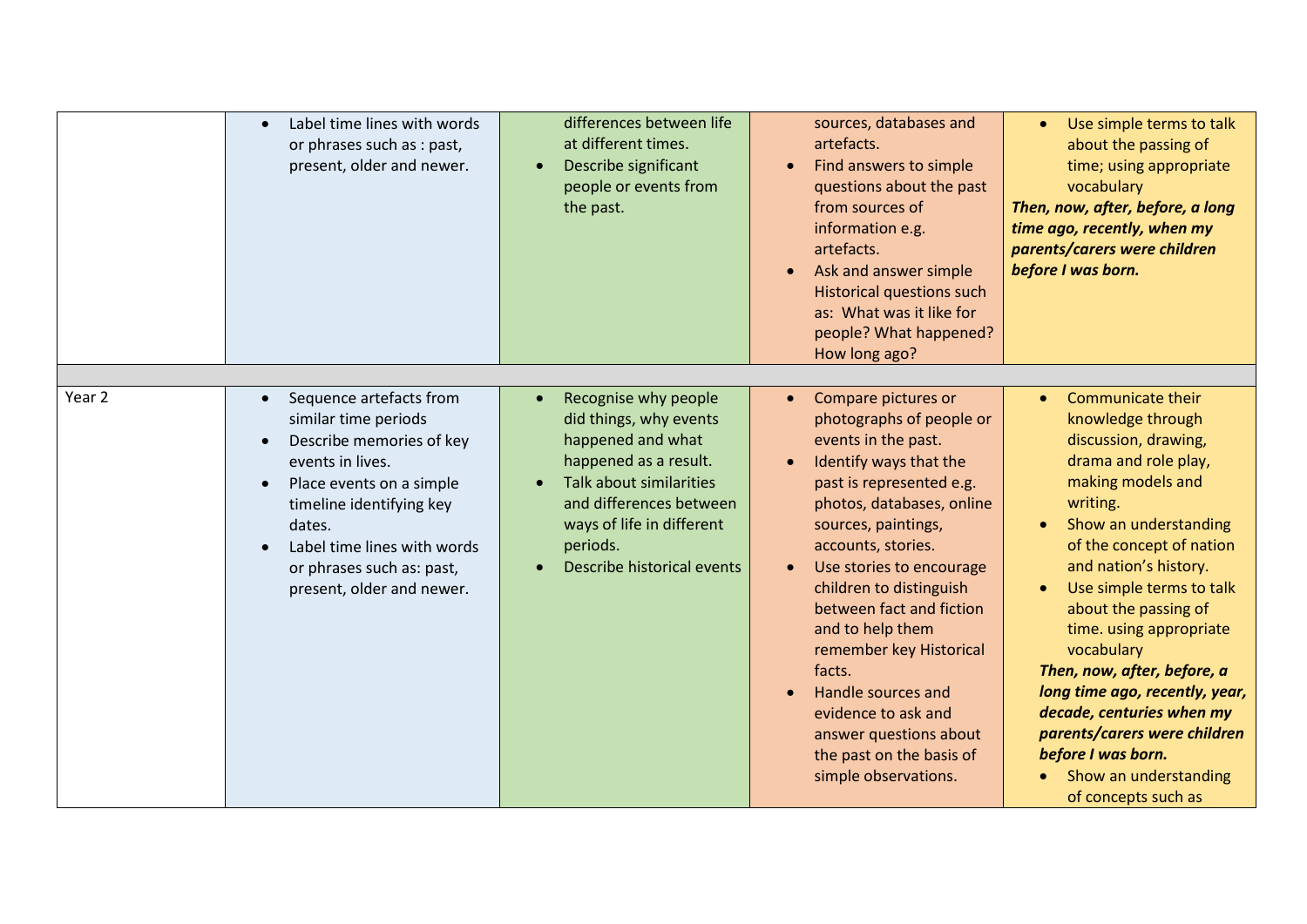|        |                                                                                                                                                                                                                                                                                                                                                                                                                                                                                                                      |                                                                                                                                                                                                                                                                                                                                                                                                                                                                                                                | Ask and answer<br>$\bullet$<br>appropriate Historical<br>questions, using their<br>growing Historical<br>knowledge.                                                                                                                                                                                                                                                                                                                                                                                                                                                                                                                                                               | civilisations, monarchy,<br>parliament, democracy<br>and war and peace.                                                                                                                                                                                                                                                                                                                           |
|--------|----------------------------------------------------------------------------------------------------------------------------------------------------------------------------------------------------------------------------------------------------------------------------------------------------------------------------------------------------------------------------------------------------------------------------------------------------------------------------------------------------------------------|----------------------------------------------------------------------------------------------------------------------------------------------------------------------------------------------------------------------------------------------------------------------------------------------------------------------------------------------------------------------------------------------------------------------------------------------------------------------------------------------------------------|-----------------------------------------------------------------------------------------------------------------------------------------------------------------------------------------------------------------------------------------------------------------------------------------------------------------------------------------------------------------------------------------------------------------------------------------------------------------------------------------------------------------------------------------------------------------------------------------------------------------------------------------------------------------------------------|---------------------------------------------------------------------------------------------------------------------------------------------------------------------------------------------------------------------------------------------------------------------------------------------------------------------------------------------------------------------------------------------------|
| Year 3 | To use both AD and BC on a<br>$\bullet$<br>timeline.<br>Place events and artefacts of<br>history with the given dates.<br>Begin to develop a<br>$\bullet$<br>chronologically secure<br>knowledge and<br>understanding of British,<br>local and Word History,<br>establishing clear narratives<br>within and across the<br>periods studied.<br>Understand the concept of<br>$\bullet$<br>change over time,<br>representing this, along with<br>evidence, on a timeline.<br>Use dates and terms to<br>describe events. | Identify reasons for and<br>results of people's<br>actions.<br>Give an overview of life<br>in Britain.<br>Compare some of the<br>times studied with those<br>of other areas of interest<br>around the world.<br>Describe changes that<br>have happened in the<br>locality of the school<br>throughout history.<br>Describe the<br>characteristic features of<br>the past, including ideas<br>and beliefs.<br>To be introduced to the<br>social, ethnic, cultural or<br>religious diversity of past<br>society. | Identify and give reasons<br>for the different ways in<br>which the past is<br>represented.<br>Distinguish between<br>different sources to gain<br>a more accurate<br>understanding of history.<br>Note connections in<br><b>Historical periods studied</b><br>and suggest suitable<br>sources of evidence.<br>Use a range of media and<br>own growing Historical<br>knowledge to gain a<br>better perspective.<br>Use a range of sources to<br>find out about a period.<br>Observe small details -<br>artefacts, pictures.<br>Select and record<br>information relevant to<br>the study.<br>Use evidence to ask<br>questions and find<br>answers to questions<br>about the past. | Communicate their<br>knowledge through<br>discussion, pictures,<br>drama and role play,<br>making models, writing<br>and ICT.<br>Begin to construct own<br>responses that involve<br>thoughtful selection and<br>organisation of relevant<br>Historical information.<br>Use accurate historical<br>vocabulary to<br>communicate, including:<br>dates, time period, era,<br>change and chronology. |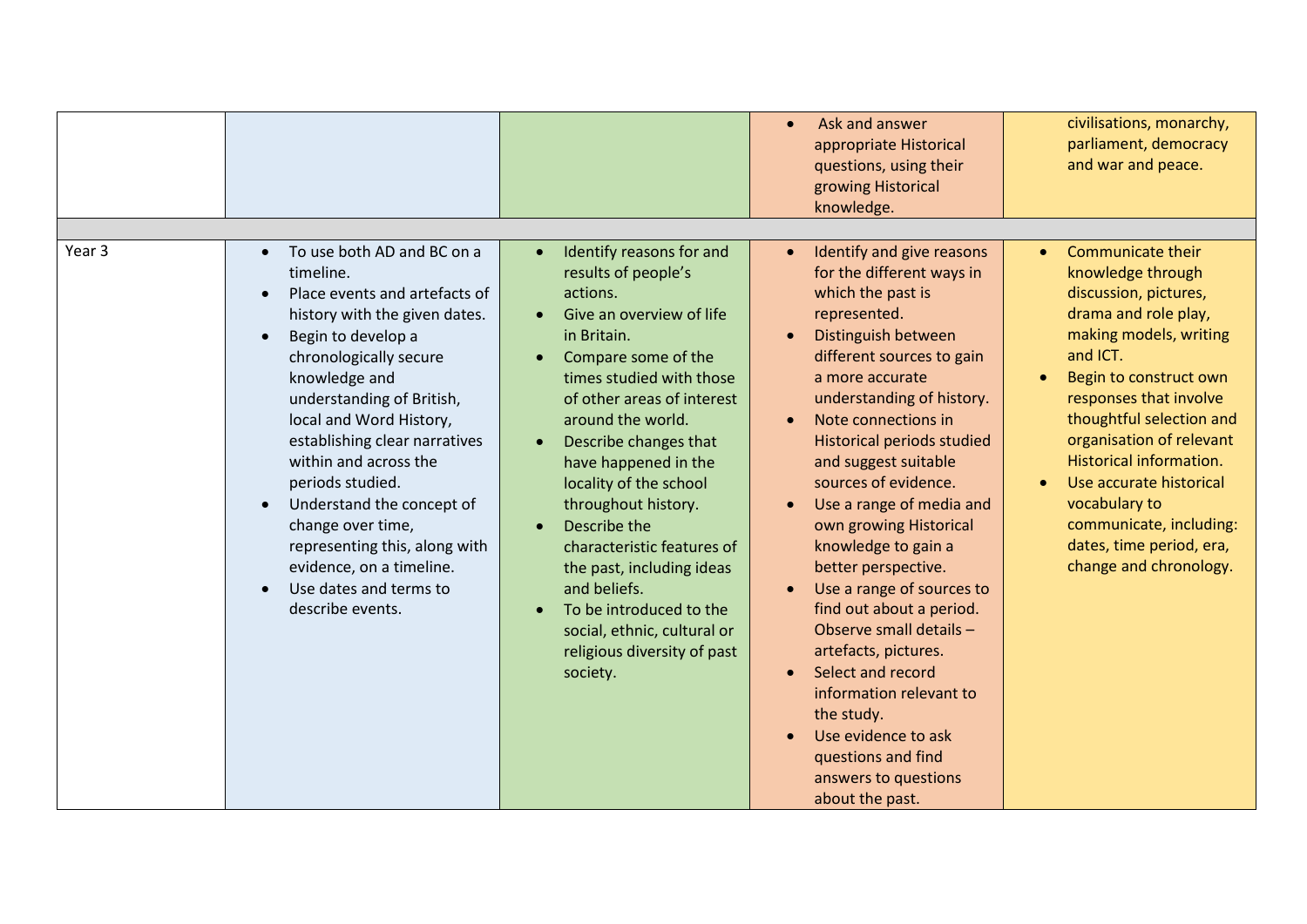|        |                                                                                                                                                                                                                                                                                                                                                                                                                                                                                                                                                                                                                                                                 |                                                                                                                                                                                                                                                                                                                                                                                                                                                                                                                                                                      | <b>Describe different</b><br>accounts of a historical<br>event, explaining some of<br>the reasons why the<br>accounts may differ.                                                                                                                                                                                                                                                                                                                                                                                                                                                                                                            |                                                                                                                                                                                                                                                                                                                                                                         |
|--------|-----------------------------------------------------------------------------------------------------------------------------------------------------------------------------------------------------------------------------------------------------------------------------------------------------------------------------------------------------------------------------------------------------------------------------------------------------------------------------------------------------------------------------------------------------------------------------------------------------------------------------------------------------------------|----------------------------------------------------------------------------------------------------------------------------------------------------------------------------------------------------------------------------------------------------------------------------------------------------------------------------------------------------------------------------------------------------------------------------------------------------------------------------------------------------------------------------------------------------------------------|----------------------------------------------------------------------------------------------------------------------------------------------------------------------------------------------------------------------------------------------------------------------------------------------------------------------------------------------------------------------------------------------------------------------------------------------------------------------------------------------------------------------------------------------------------------------------------------------------------------------------------------------|-------------------------------------------------------------------------------------------------------------------------------------------------------------------------------------------------------------------------------------------------------------------------------------------------------------------------------------------------------------------------|
| Year 4 | To use both AD and BC on a<br>$\bullet$<br>timeline and order the<br>events of history with the<br>given dates and previously<br>studied topics.<br>Continue to develop a<br>$\bullet$<br>chronologically secure<br>knowledge and<br>understanding of British,<br>local and Word History,<br>establishing clear narratives<br>within and across the<br>periods studied.<br>Place events, artefacts and<br>$\bullet$<br>historical figures on a<br>timeline using dates.<br>Understand the concept of<br>$\bullet$<br>change over time,<br>representing this, along with<br>evidence, on a time line.<br>Use dates and terms to<br>$\bullet$<br>describe events. | Describe changes that<br>have happened in the<br>locality of the school<br>throughout history.<br>Compare and contrast<br>with our life today.<br>Identify reasons for and<br>results of people's<br>actions.<br>Describe the social,<br>ethnic, cultural or<br>religious diversity of past<br>society.<br>Offer a reasonable<br>explanation for some<br>events.<br>Give a broad overview of<br>life in Britain.<br>Describe the<br>characteristic features of<br>the past, including ideas,<br>beliefs, attitudes and<br>experiences of men,<br>women and children. | Begin to evaluate the<br>usefulness of different<br>sources and use suitable<br>sources for historical<br>enquires.<br>Use a range of media and<br>own growing Historical<br>knowledge to gain a<br>better perspective.<br>Note connections and<br>cause and effect in<br><b>Historical periods</b><br>studied.<br>Look at representations<br>of the period e.g.<br>Museum.<br><b>Describe different</b><br>accounts of a historical<br>event, explaining some of<br>the reasons why the<br>accounts may differ.<br>Use more than one<br>source of evidence for<br>historical enquiry to gain<br>a more accurate<br>understanding of history | <b>Communicate their</b><br>knowledge through<br>discussion, pictures,<br>drama and role play,<br>making models, writing<br>and ICT.<br>Construct own responses<br>beginning to select and<br>organise relevant<br>Historical information.<br>Use accurate historical<br>vocabulary to<br>communicate, including:<br>dates, time period, era,<br>change and chronology. |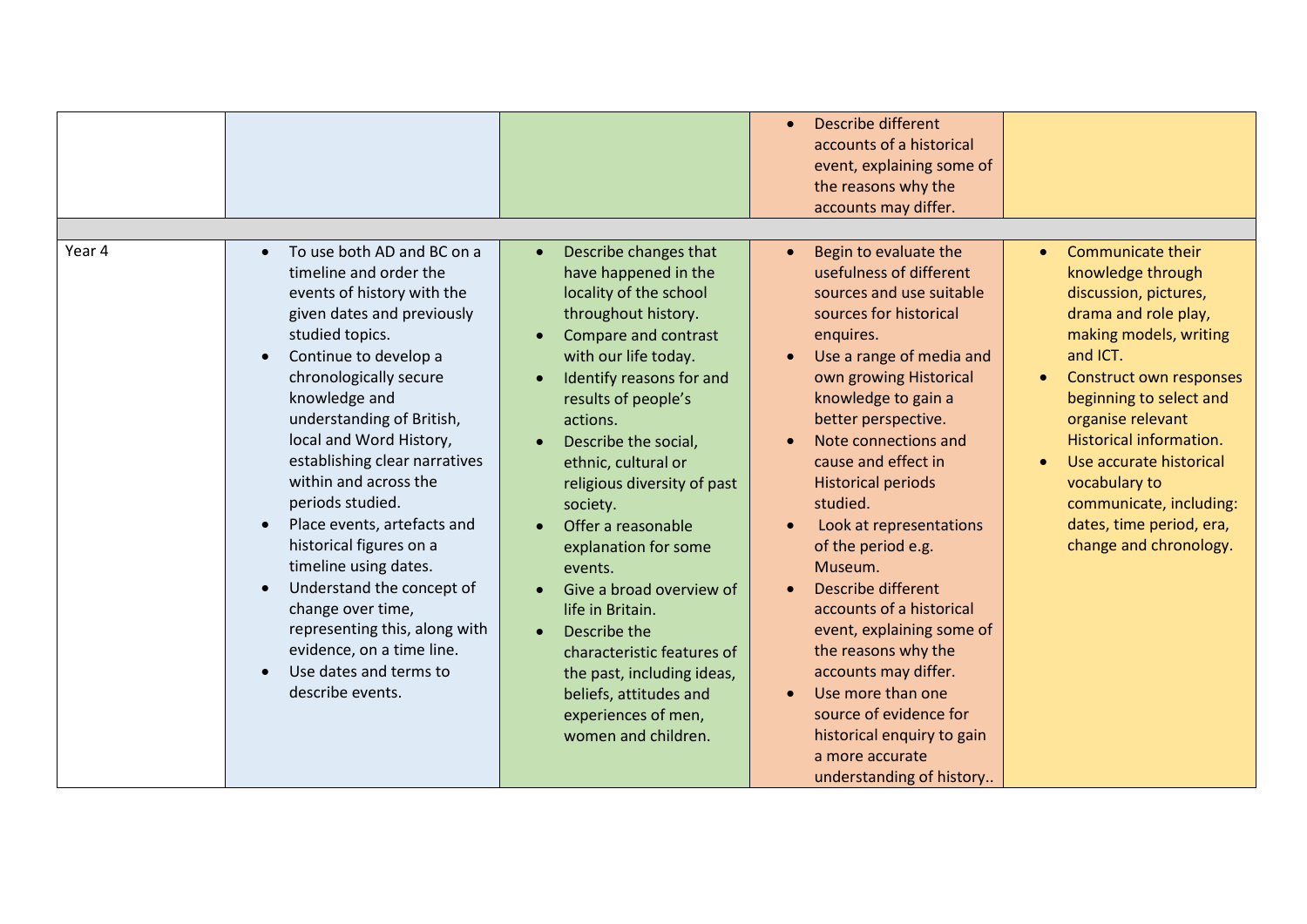|        |                                                                                                                                                                                                                                                                                                                                                                                                                                                                                                                                                                                                                                                                                                                                                                    |                                                                                                                                                                                                                                                                                                                                                                                                                                                                                                                                                                                                              | Answer and begin to<br>$\bullet$<br>devise own historically<br>valid questions.<br>Suggest causes and<br>$\bullet$<br>consequences of some of<br>the main events and<br>changes in history.                                                                                                                                                                                                                                                                                                                                                                                                                                       |                                                                                                                                                                                                                                                                                                                                                                                                                                                                                                                                                                                               |
|--------|--------------------------------------------------------------------------------------------------------------------------------------------------------------------------------------------------------------------------------------------------------------------------------------------------------------------------------------------------------------------------------------------------------------------------------------------------------------------------------------------------------------------------------------------------------------------------------------------------------------------------------------------------------------------------------------------------------------------------------------------------------------------|--------------------------------------------------------------------------------------------------------------------------------------------------------------------------------------------------------------------------------------------------------------------------------------------------------------------------------------------------------------------------------------------------------------------------------------------------------------------------------------------------------------------------------------------------------------------------------------------------------------|-----------------------------------------------------------------------------------------------------------------------------------------------------------------------------------------------------------------------------------------------------------------------------------------------------------------------------------------------------------------------------------------------------------------------------------------------------------------------------------------------------------------------------------------------------------------------------------------------------------------------------------|-----------------------------------------------------------------------------------------------------------------------------------------------------------------------------------------------------------------------------------------------------------------------------------------------------------------------------------------------------------------------------------------------------------------------------------------------------------------------------------------------------------------------------------------------------------------------------------------------|
| Year 5 | To understand that events in<br>$\bullet$<br>History can overlap in terms<br>of time and represent them<br>along with evidence on a<br>time line.<br>Describe the changes in a<br>$\bullet$<br>period of history (using<br>terms such as : social,<br>religious, political,<br>technological and cultural)<br>Begin to create parallel time<br>$\bullet$<br>lines for time periods taught.<br>Make comparisons between<br>$\bullet$<br>different times in the past<br>with a focus on periods of<br>rapid change and then<br>contrast with times of<br>relatively little change.<br>Develop a deeper and<br>$\bullet$<br>advanced chronologically<br>secure knowledge and<br>understanding of British,<br>local and Word History,<br>establishing clear narratives | Begin to examine causes<br>and results of great<br>events and the impact on<br>people.<br>Compare some of the<br>times studied with those<br>of the other areas of<br>interest around the<br>world.<br><b>Study different aspects</b><br>of people within the<br>same time period.<br>Identify continuity and<br>change in the history of<br>the locality of the school.<br>Give an overview of life<br>in Britain and some<br>events from the rest of<br>the world.<br>Describe the social,<br>ethnic, cultural or<br>religious diversity of past<br>society.<br>Describe the<br>characteristic features of | Compare different<br>$\bullet$<br>accounts of events from<br>different sources - fact or<br>fiction.<br>Use sources of evidence<br>to deduce information<br>about the past.<br>Offer some reasons for<br>different versions of<br>events.<br>Show a knowledge and<br>$\bullet$<br>understanding of<br>connections in Historical<br>periods studied.<br>Use a range of sources to<br>build evidence to build up<br>a picture of a past event.<br>Select relevant sections<br>of information.<br>Answer and devise own<br>historically valid<br>questions about change,<br>cause, similarity and<br>difference and<br>significance. | Recall, select and<br>$\bullet$<br>organise historical<br>information.<br><b>Construct informed</b><br>$\bullet$<br>responses that involve<br>thoughtful selection and<br>organisation of relevant<br>Historical information.<br><b>Communicate their</b><br>knowledge and<br>understanding through<br>discussion, drawing<br>pictures, drama and role<br>play, making models,<br>writing and ICT.<br>Use Historically accurate<br>terms to talk about the<br>passing of time,<br>including: dates, time<br>period, era, chronology,<br>continuity, change,<br>century, decade and<br>legacy. |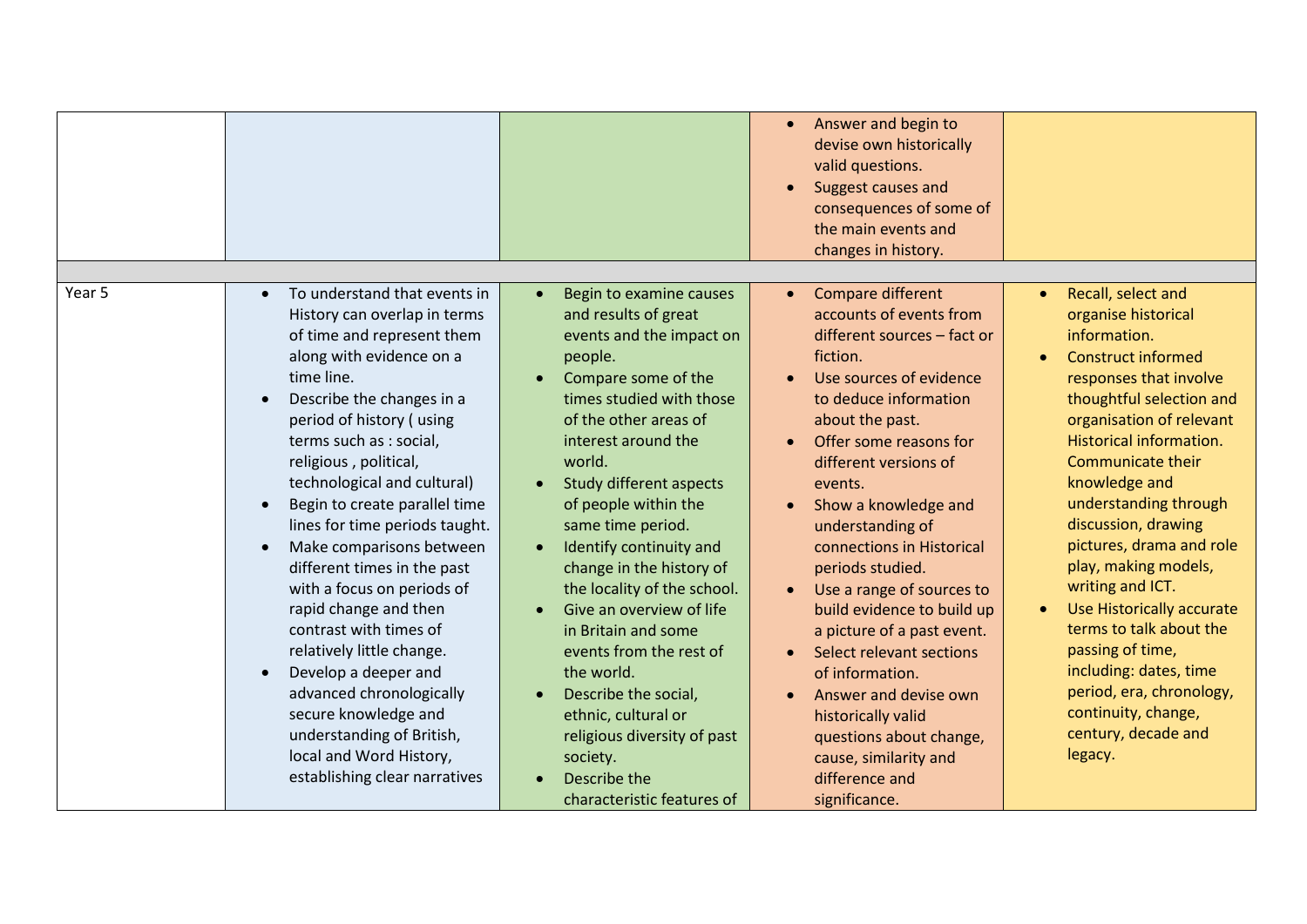|        | within and across the<br>periods studied.<br>Use dates and terms<br>accurately in describing<br>events.                                                                                                                                                                                                                                                                                                                                                                                                                                                                                                                                                         | the past, including ideas,<br>beliefs, attitudes and<br>experiences of men,<br>women and children.                                                                                                                                                                                                                                                                                                                                                                                                                         | Show an awareness of<br>$\bullet$<br>the concepts of<br>propaganda and how<br>historians must<br>understand the social<br>context of evidence<br>studied.<br>Refine lines of enquiry as<br>$\bullet$<br>appropriate.                                                                                                                                                                                                                                                                                                                                                   |                                                                                                                                                                                                                                                                                                                                                                                                                                                                                                                                                                                                         |
|--------|-----------------------------------------------------------------------------------------------------------------------------------------------------------------------------------------------------------------------------------------------------------------------------------------------------------------------------------------------------------------------------------------------------------------------------------------------------------------------------------------------------------------------------------------------------------------------------------------------------------------------------------------------------------------|----------------------------------------------------------------------------------------------------------------------------------------------------------------------------------------------------------------------------------------------------------------------------------------------------------------------------------------------------------------------------------------------------------------------------------------------------------------------------------------------------------------------------|------------------------------------------------------------------------------------------------------------------------------------------------------------------------------------------------------------------------------------------------------------------------------------------------------------------------------------------------------------------------------------------------------------------------------------------------------------------------------------------------------------------------------------------------------------------------|---------------------------------------------------------------------------------------------------------------------------------------------------------------------------------------------------------------------------------------------------------------------------------------------------------------------------------------------------------------------------------------------------------------------------------------------------------------------------------------------------------------------------------------------------------------------------------------------------------|
| Year 6 | To understand that events in<br>$\bullet$<br>History can overlap in terms<br>of time and represent them<br>along with evidence on a<br>time line.<br>Describe the main changes<br>$\bullet$<br>in a period of history (using<br>terms such as : social,<br>religious, political,<br>technological and cultural)<br>Sequence previously studied<br>$\bullet$<br>topic on a timeline to gain<br>greater Historical<br>perspective.<br>Develop a deeper and<br>$\bullet$<br>advanced chronologically<br>secure knowledge and<br>understanding of British,<br>local and Word History,<br>establishing clear narratives<br>within and across the<br>periods studied. | Know key dates,<br>characters and events of<br>time studied.<br>Examine causes and<br>results of great events<br>and the impact on<br>people.<br>Give a broad overview of<br>life in Britain and some<br>events from the rest of<br>the world.<br>Identify continuity and<br>change in the history of<br>the locality of the school.<br>Comprehensively<br>compare and contrast an<br>aspect of life with the<br>same aspect in another<br>period.<br>Study different aspects<br>of people within the<br>same time period. | Link sources and work<br>$\bullet$<br>out how conclusions<br>were arrived at.<br>Consider ways of<br>$\bullet$<br>checking the accuracy of<br>interpretations - fact or<br>fiction and opinion.<br>Be aware that different<br>evidence will lead to<br>different conclusions and<br>that no single sources of<br>evidence gives the full<br>answer to questions<br>about the past.<br>Recognise a range of<br>sources and use them to<br>hypothesise about the<br>past.<br><b>Bring knowledge</b><br>gathered from several<br>sources together in a<br>fluent account. | <b>Construct informed</b><br>$\bullet$<br>responses that involve<br>thoughtful selection and<br>organisation of relevant<br>Historical information.<br><b>Communicate their</b><br>knowledge and<br>understanding through<br>discussion, drawing<br>pictures, drama and role<br>play, making models,<br>writing and ICT.<br>Select and organise<br>information to produce<br>structured work, making<br>appropriate use of dates<br>and terms.<br>Use Historically accurate<br>terms to talk about the<br>passing of time,<br>including: dates, time<br>period, era, chronology,<br>continuity, change, |